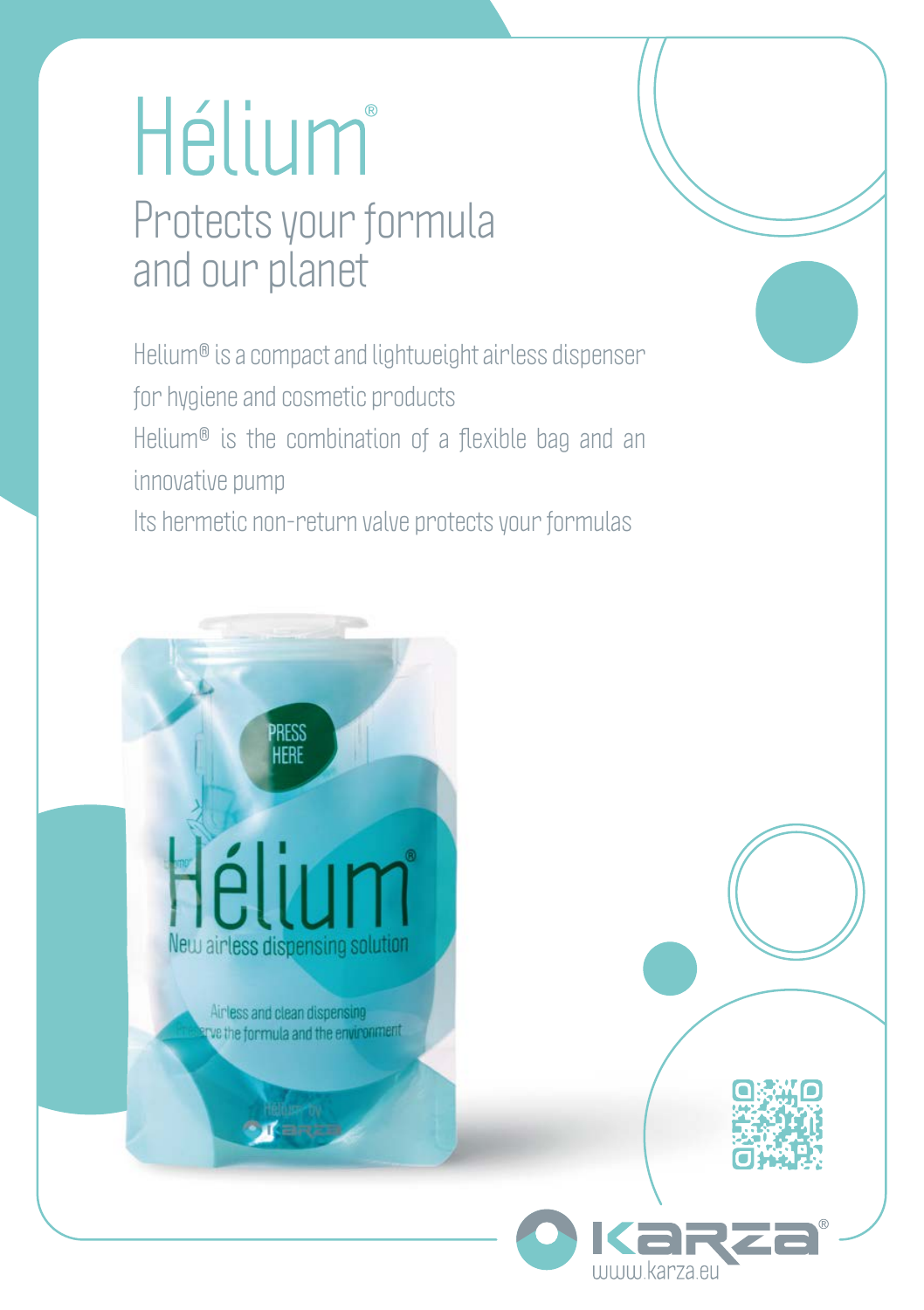## The lightest and most protective airless technology on the market



A totally recyclable packaging with a PP bag Ultra-light pack incorporating a mono-material polypropylene (PP) pump

### A concentration of innovation and simplicity

- New patented airless technology (5 patents)
- Protects the formula thanks to its hermetic valve
- Clean outlet with the valve placed at the outlet
- Convenient flip-top cap
- Few components
- Precise control of the dispensing (up to 1.3ml)
- High viscosity range
- Simplified filling with its unique spout

Available in standard protective version V0 and in ultra protective version V1 with a specific priming step

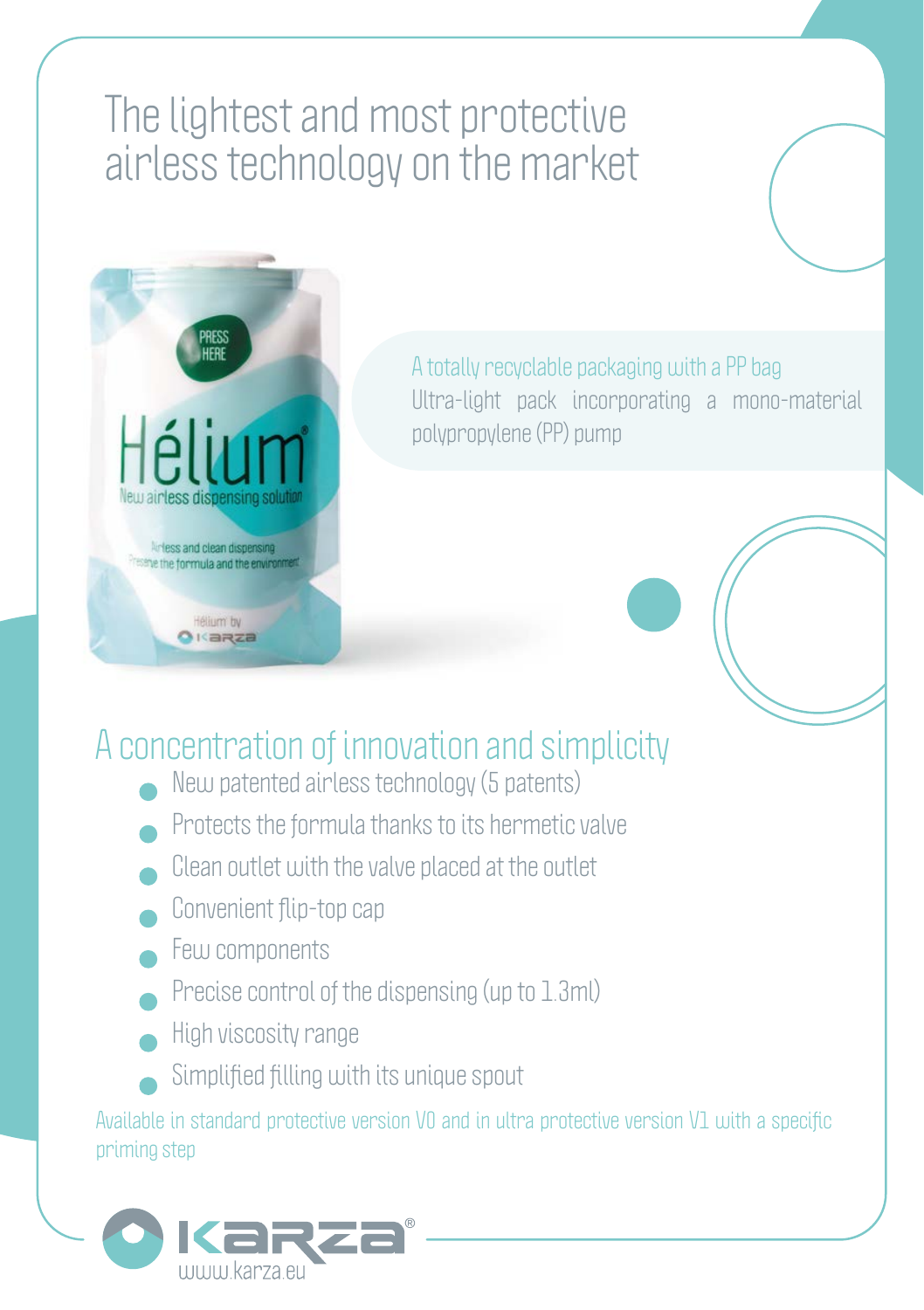#### Two gestures

Drop in the palm of the hand for liquid products such as hydroalcoholic gel

Dosing with controlled precision for viscous creams and solutions for viscous creams

#### Operation of the Twin-flex valve